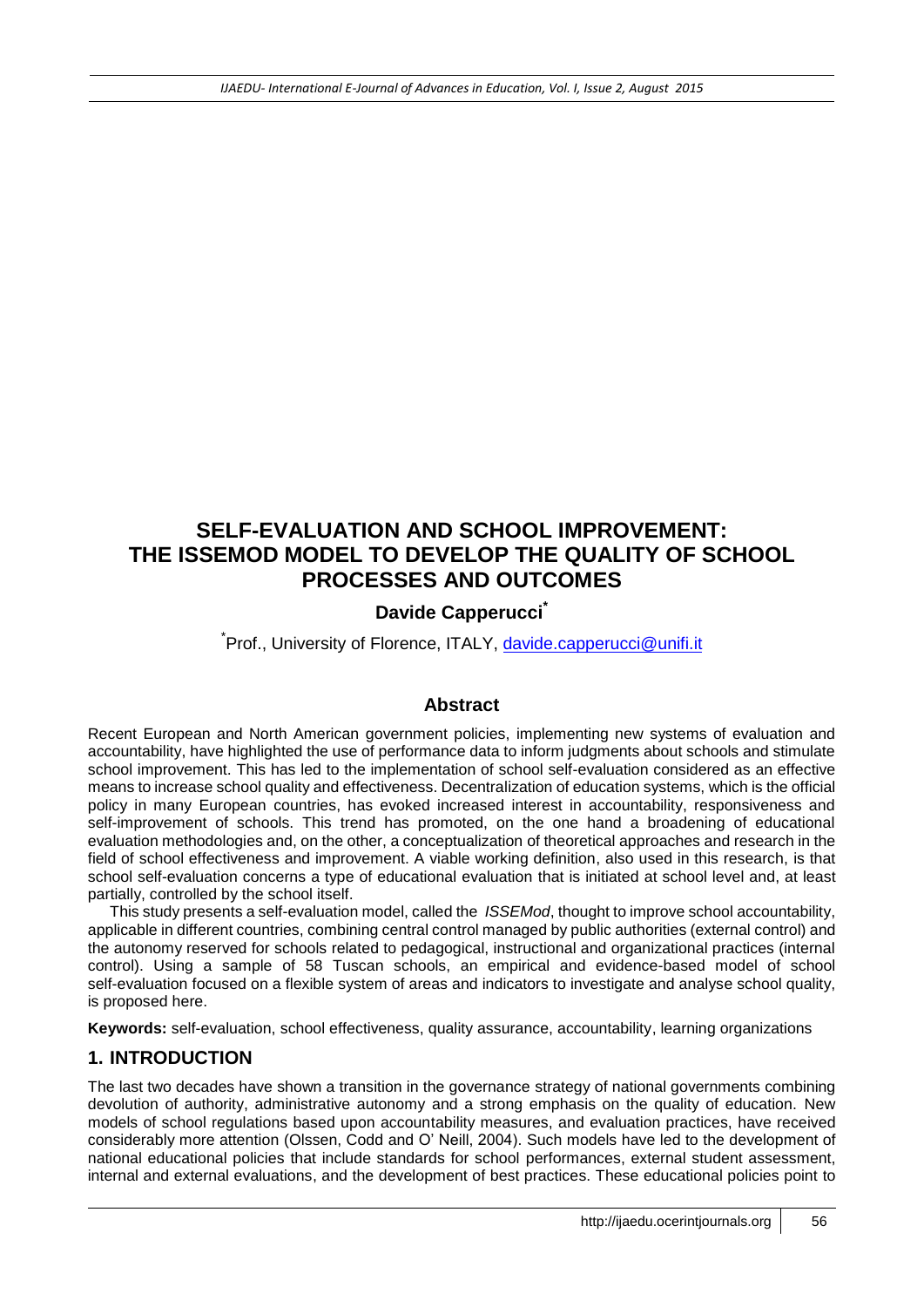two different approaches to accountability: a so-called government-based versus a market-based accountability approach. As demonstrated by the recent Eurydice report (2015), the improvement of quality in education has become the central concern of educational policy in many European countries. Several European and North-American countries have completed – or are working on – legislation and monitoring in the field of school self-evaluation (SSE), giving a lot of consideration to their responsibility for quality.

A system of school self-evaluation can be considered from several positions depending on the school's goals, ranging from a restricted view that focuses purely on the school's outcomes, to a broad perspective in which school assessment is focused on input, internal processes at school and classroom level as well as performance. In this second case, the analysis may include context, input, processes and output. This is the approach that has been adopted in the present work.

# **2. EFFECTIVE SCHOOLS AND QUALITY OF EDUCATION**

The last 20 years has witnessed a rapid growth in the areas of research and practice covering the fields of school effectiveness and improvement. Research on the "effective schools movement" can be regarded as those ones that more than others have touched the core of school effectiveness. In Coleman & Jencks' surveys, the inequality of educational opportunity was the central problem and the school was even conceived as a "black box" (Coleman et al., 1966). Effective school research is generally regarded as a response to the results of studies from which it was concluded that schools did not matter very much when it came down to differences in levels of achievement. From the studies conducted by Brookover and Mortimore (Brookover et al., 1979; Mortimore et al., 1988), instead, it appears that the most distinguishing feature of effective schools research was the fact that it attempted to break open the "black box" of the school by studying characteristics related to organization, form and content of schools. The results of the early effective schools research converged around five factors: 1. strong educational leadership; 2. emphasis on the acquisition of basic skills; 3. an orderly and secure environment; 4. high expectations of pupil attainment; 5. frequent assessment of pupil progress (Scheerens, 2000).

Today the term "school effectiveness" has come to be used to describe educational research concerned with exploring differences within and between schools. Its principal aim is to obtain knowledge about relationships between "explanatory" and "outcome" factors using appropriate models. In its basic form, it involves choosing an outcome and then studying average differences among schools after adjusting for any relevant factors such as the intake achievements of the students. Researchers are interested in such things as the relative size of school differences and the extent to which other factors, such as student social background, curriculum organization, teaching methods and school management, may explain differences.

It is, however, important to recognize that school effectiveness research results do not provide recipes for the creation of more effective schools (Creemers, 1994). School improvement efforts require a particular focus on the processes of change and understanding of the history and context of specific institutions (Stoll and Fink, 1996). Whilst it is recognized that, in many ways our knowledge of what makes a "good" school, greatly exceeds our knowledge of how to apply that knowledge in programmes of school improvement, there is growing acceptance that such research provides a valuable background and useful insights for those concerned with improvement (Reynolds, Teddlie, Hopkins and Stringfield, 2000). The findings should not, however, be applied mechanically and without reference to a school's particular context. Rather, they can be seen as a helpful starting point for school self-evaluation and review.

Although Reid, Hopkins & Holly (1987, p. 22) concluded that "while all reviews assume that effective schools can be differentiated from ineffective ones there is no consensus yet on just what constitutes an effective school", there is now a much greater degree of agreement amongst school researchers concerning appropriate methodology for such studies, about the need to focus explicitly on student outcomes and, in particular, on the concept of the "value-added" by the school (Lissitz, 2005). For example, Mortimore (1994) has defined an effective school as one in which students progress further than might be expected based on its intake. An effective school thus adds extra value to its students' outcomes in comparison with other schools serving similar intakes. Methodological developments have drawn attention to the need to consider issues of consistency and stability in effectiveness and the importance of caution in interpreting any estimates of individual school's effects.

A literature review identified the following key correlates of school effectiveness: 1. professional leadership; 2. shared vision and goals; 3. learning environment; 4. concentration on teaching and learning; 5. purposeful teaching; 6. high expectations; 7. positive reinforcement; 8. monitoring progress; 9. pupil rights and responsibilities; 10. home-school partnership; and 11. a learning organization. The majority of effectiveness studies have focused exclusively on students' cognitive outcomes, but there is less evidence about school and classroom processes that are important in determining schools' success, in promoting social or affective outcomes (Reynolds, Teddlie, Hopkins and Stringfield, 2000).

The increasing sophistication of school effectiveness research has provided strong evidence that individual student background characteristics account for a much larger proportion of the total variance in students'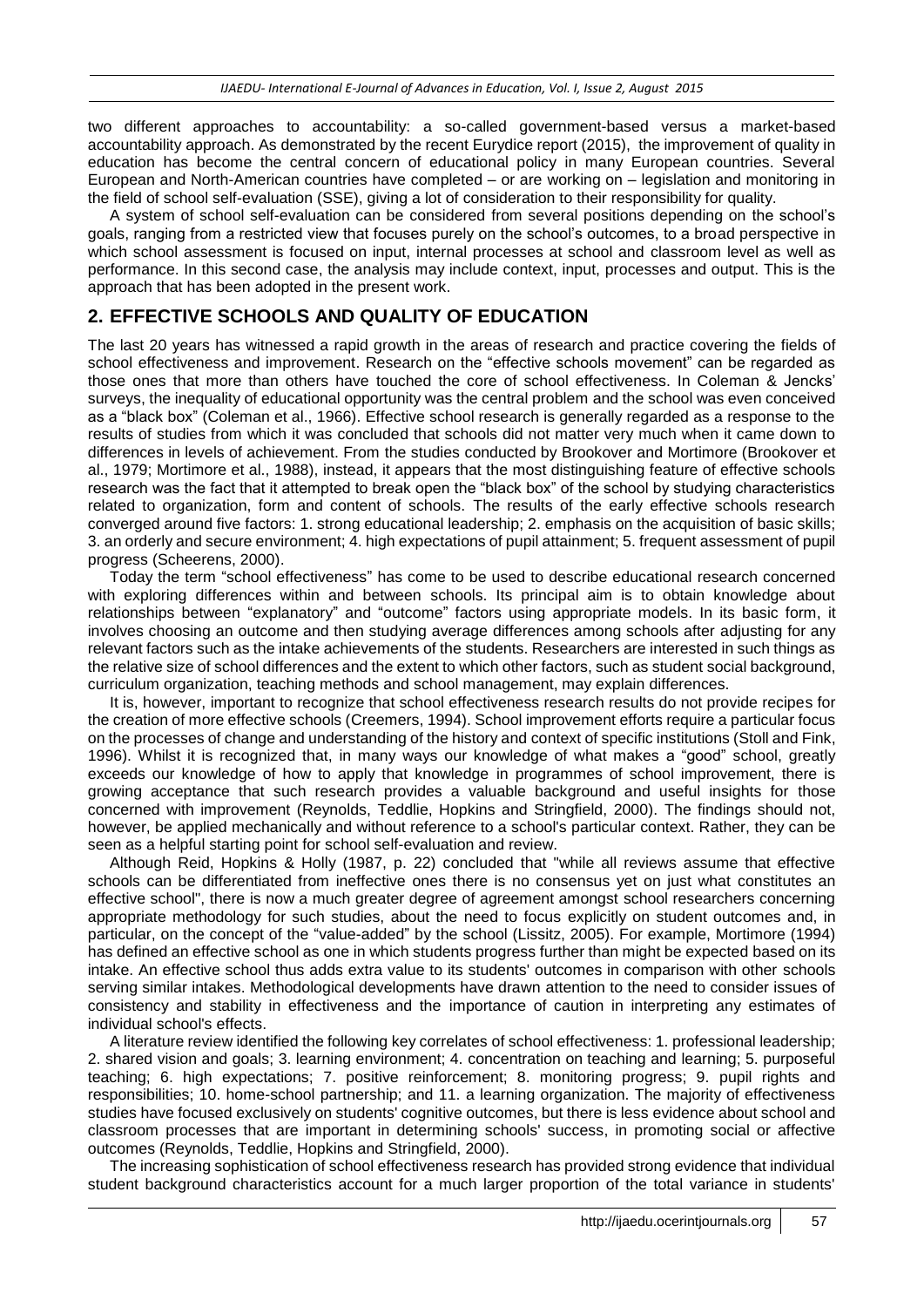academic outcomes than does the particular school attended. This is especially true of the impact of prior attainment. However, gender, socio-economic, ethnicity and language characteristics, which of course are also strongly correlated with prior attainment also, have a small but continuing influence (Sammons, 1994). During the last two decades a considerable body of research evidence has accumulated which shows that, although the ability and family backgrounds of students are major determinants of achievement levels, schools in similar social circumstances can achieve very different levels of educational progress (Mortimore, 1994). Such studies, conducted in a variety of different contexts, on different age groups, and in different countries confirm the existence of both statistically and educationally significant differences between schools in students' achievements (Hattie, 2009). Most school effectiveness studies have focused on academic achievement in terms of basic skills in reading and mathematics, or examination results (Goodlad, 1984). However, a few have also provided evidence of important differences in social/affective outcomes such as attendance, attitudes, and behaviour (Reezigt and Creemers, 2005).

Methodological advances, particularly the development of multilevel techniques have led to improvements in the estimation of school effects (Goldstein et al., 1993). These have enabled researchers to take better account of differences between schools in the characteristics of their pupil intakes, and facilitated exploration of issues such as consistency and stability in schools' effects upon different kinds of outcome as well as over time. In addition, multilevel techniques also allow investigation of the concept of differential effectiveness, and whether some schools are more or less effective for particular student groups (boys or girls, low or high ability students, those from specific ethnic groups).

Effective schools research also shows that monitoring pupil performance and progress at the school-level is a significant factor. Scheerens (2002), in a review of school effectiveness research, argued that proper evaluation is an essential prerequisite for effectiveness-enhancing measures at all levels. Evaluating school improvement programmes is particularly important. For example, Levine & Lezotte (1990) emphasized the importance of the use of measures of pupil achievement as the basis for programme evaluation. It could be concluded that the feedback and incorporation of monitoring and evaluation information routinely into decision-making procedures in the school ensures that information is used actively.

#### **2.1. Theoretical models to evaluate schools' effectiveness**

School evaluation provides the identification and judgment of the quality of schools, as well as the improvement of their managerial and organizational effectiveness. These two aspects are relevant to this research as well. Hofman, Hofman, Gray & Daly (2003) developed a framework for school evaluation using relevant standards from an accountability perspective and combined them with a school improvement perspective. This led to the use of the so-called *CIPPO model* (context, input, processes at school level, processes at classroom level, output) which is an adapted version of the "Context-Input-Process-Product model" (*CIPP*) that has been widely used in research into school and classroom quality management (Stufflebeam, 2000).

For the school improvement perspective, the framework adds theoretical organizational perspectives that focus on school development using a system of integral school evaluation as a starting-point (Dalin 1993; Reynolds and Teddlie, 2000; Stoll and Wikeley, 1998). In this process, four implementation stages for improvement reflect the *Plan-Do-Check-Act cycle*: the stage of orientation and preparation (plan phase), implementation (do phase), evaluation (check phase) and finally the institutionalization or integration (act/adapt phase).

Studies into effective school improvement offer knowledge on the matters schools should consider in relation to self-evaluation. These lead to three general theoretical perspectives regarding how school evaluation is developed or takes place in a certain school setting: 1. school self-evaluation within schools as high-reliability organizations (Stringfield and Slavin, 2001; Hofman, Hofman and Guldemond, 2003); 2. school self-evaluation developed under pressure of external organizations (Hofman, Dukstra and Adriaan Hofman, 2005); 3. school self-evaluation within schools as learning organizations (Argyris and Schön, 1978; Carnall, 1990; Leithwood, Aitken and Jantzi, 2001).

These theories focus on different groups and perceptions in the schools as input for school evaluation.

1. The first theoretical approach views the school as a high-reliability organization which focuses on the pupils. In this type of school all members strive for perfection and presume the principle "trial without error" with an optimal school career for all pupils as their goal (Stringfield, Reynolds and Schaffer, 2001). The main idea is that an organization cannot afford to make mistakes; the consequences of a mistake would be disastrous for school staff, who would lose external credibility. The improvement of the quality of schools is related, in particular, to the following three factors: a) monitoring and use of extensive rich data, b) extensive recruiting of staff, training and retraining, c) mutual staff monitoring without loss of autonomy and confidence (Stringfield, Reynolds and Schaffer, 2001).

2. The second theoretical approach originates from contingency theory (Mintzberg, 1979) and includes the perspective that school evaluation is stimulated by the external community that surrounds a school. For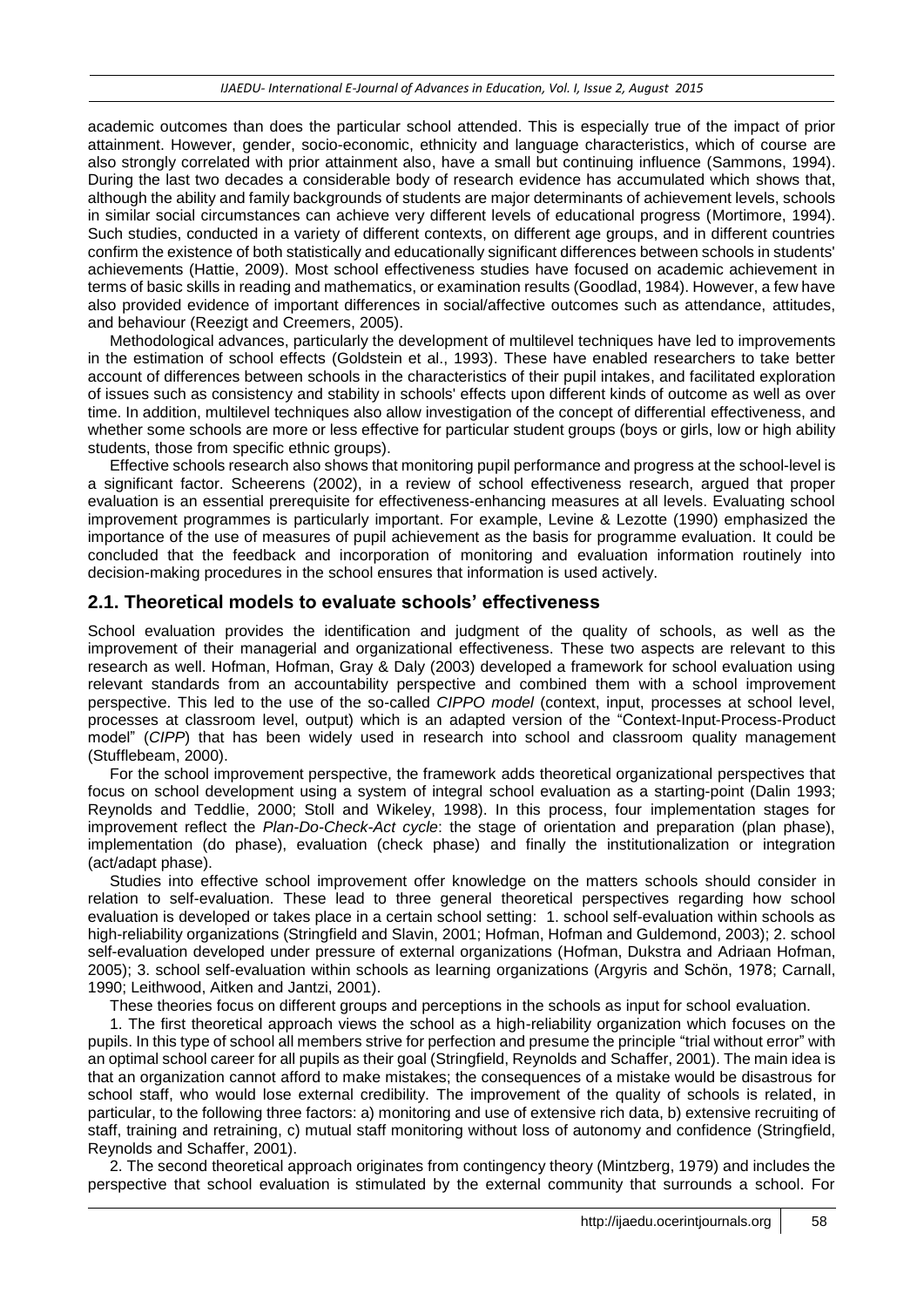example, schools can be stimulated or forced by the National or Local Educational Authority or by parents to evaluate and improve their quality. Reezigt & Creemers (2005) use the term "external pressure" to describe one of the most important factors to stimulate school evaluation or, more specifically, school improvement. Choice and competition in education have found growing support among policy makers recently, especially after the institutionalization of many National Evaluation Systems, as has happened in most of the countries of Eastern and Southern Europe (including Italy) since the end of the Nineties. Yet, evidence on the actual benefits of market-oriented reforms have revealed their limitations, insofar as they are only geared to the satisfaction of external requests without paying attention to an educational project wanted and thought through at school level.

3. The third theoretical approach considers the school as a learning organization that focuses on the teaching staff and its ability to learn through interaction and peer exchange. Leithwood, Edge & Jantzi (1999, p. 4) define this: as "a group of people pursuing common purposes (and individual purposes as well) with a collective commitment to regularly weighing the value of those purposes, modifying them when that makes sense, and continuously developing more effective and efficient ways of accomplishing those purposes". This definition sees the learning organization as a dynamic process, characterized by a low degree of hierarchy in between school staff and a widespread collaboration at all stages of the process. The goal is reaching not a static finish, but a continuous accentuation of purposes and means. In a learning organization, schools need to adapt to their context and population while giving shape to five aspects that promote collective learning identified by Leithwood, Aitken & Jantzi (2001): 1. school vision and mission, 2. school culture, 3. school structure, 4. school strategies, 5. school policy and means.

The multilevel analysis has shown the relevance of the theory of schools as learning organizations. Schools typified as 'learning organizations' optimize the talents of the staff so they can contribute maximally to the quality of the school. Further these are schools with high innovative capacities, able and willing to respond optimally to contextual changes.

These analyses once again seem to support the theory that teachers, or more strongly the team of teachers, are the principal actors of the processes through which schools are stimulated to work towards school improvement. Further research must keep in mind that attention has to be paid to the schools' interpretations of an accountability policy, as well as to the processes in the school and classroom which constitute the implementation of such a policy. Although accountability policies are constructed at the central government level, they are, in the end, specifically school shaped by the different actors in the school. In fact, teachers' construction of understandings and interpretations are influenced by social interaction with colleagues as well as by characteristics of the school environment. A school that pays attention to its internal processes can stimulate teachers to a progressive improvement of their performances, thereby generating a progressive advancement of the entire organization.

#### **2.2. External evaluation** *versus* **internal evaluation: towards an integrated approach**

As already stated, in recent years, educational systems throughout Europe and in other parts of the world have seen great changes on many fronts, one of the most significant is the process of decentralisation which is related to school evaluation. This has been putting pressure on educational organizations to improve and develop good practices, turn problems into opportunities, promote what goes on in schools, and, in particular, raise students' achievement levels.

As reported by the authors mentioned hereafter, pressure for school improvement has been investigated through two approaches: (1) the quasi-market model and (2) the government-based accountability model.

1. The quasi-market model considers the pressure on school systems generated, at national and local level, from a rational consumer viewpoint in which competition among schools is perceived as the central channel for quality improvement (Creemers and Kyriakides, 2008). Within this approach strong parental school choice influences and stimulates the quality of schools, and, consequentially, their organizational aspects and the work related to the so-called academic achievements, because parents' school choice is based on these characteristics (Carnoy, Elmore and Siskin, 2003);

2. The government-based accountability model, instead, provides a sort of regulation by results (Harris and Herrington, 2006), but this is employed in education systems (e.g., several states in the USA, France, Portugal) in which educational authorities do not officially promote free school choice. In these settings, quality improvement is stimulated through external evaluation mechanisms. School reports give details on the basis of external assessment of pupils or on the basis of an internal audit of the organizational or educational processes within the school. This information is returned to the school staff in order to incite them to improve their performance.

These two approaches to school evaluation and accountability must be regarded as signs of the significance and chosen priorities of the government policy. However, in both cases it is crucial to investigate to what extent the chosen accountability policies are based only upon academic achievement within schools or, whether information is also included about the school's student population and classroom observations of the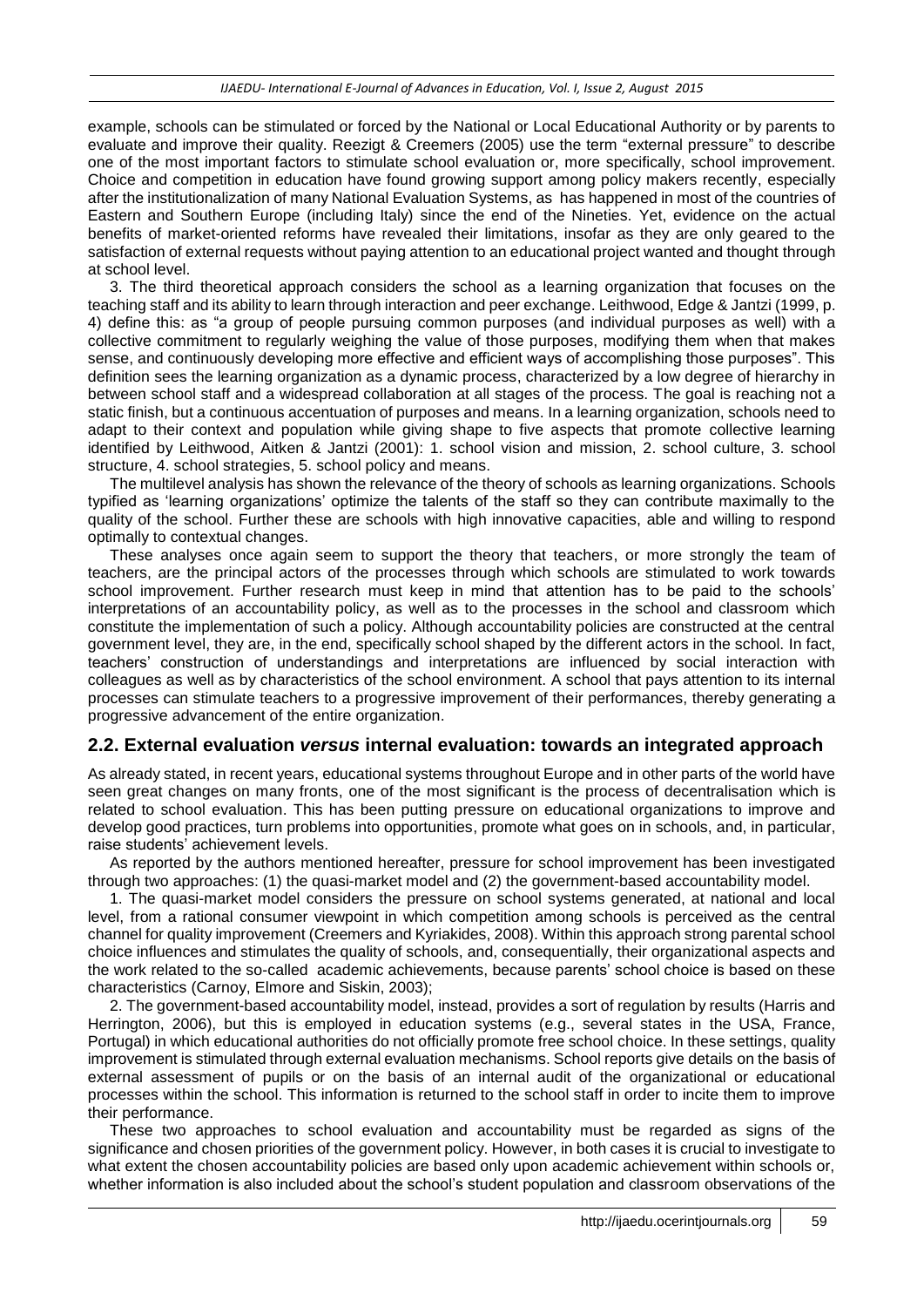teaching and learning processes, as observed in some European countries and American States (Hofman, Dukstra and Adriaan Hofman, 2005; Ellet and Teddlie, 2003). These perspectives distinguish two main actors in school evaluation: an internal actor (schools), and an external one (National Evaluation Systems and Inspectorates of Education).

Beginning with the outcomes of the research mentioned above, in the last few decades it has also been possible to identify a third approach which highlights internal and external evaluation, seen as two different approaches to the same issue. Indeed, both globally and locally, there is recognition that both self-evaluation and external evaluation have complementary roles to play in improving the quality of students' learning (European Commission, 2004). From this perspective of school evaluation, the internal and external points of view are closely integrated and are fundamental also for the research presented in this paper, even though in this case more attention is given to self-evaluation. This third perspective focuses more specifically on the real practices, processes and viewpoints on school self-evaluation. Outcomes of theories of effective schools and effective management practices suggest that different approaches towards school self-evaluation are expected depending upon the focus of a school (e.g., the school as a team of teachers, the optimizing of the pupils' school career, external pressure for school evaluation, etc.).

For these and other reasons, in particular, the high costs of external inspection systems, the direction of school and teacher evaluation in many education systems is undoubtedly oriented towards internal evaluation and school based self-evaluation. In recent works on school evaluation, MacBeath (2003, p. 2) states that "self-evaluation is now seen as a matter of priority in most economically advanced countries of the world". Not by chance, MacBeath's statement has been appreciated by other authors and institutions. At a European level, for example, the *Recommendation of the European Parliament and Council on European Cooperation in Quality Evaluation in School Education* (2001) clearly argues that improvements in European school evaluation provision are dependent on the enhancement of schools' abilities to evaluate themselves. Specifically, the Recommendation calls on Member States of the EU to "encourage school self-evaluation as a method of creating learning and improving schools" (2001). This analysis is echoed in the recent highly influential OECD reports on the future of the teaching profession (2005, 2014b). These reports see the development of self-evaluation skills within the education system as being a critical component in the drive to improve educational provision in OECD member states.

In response to schools' needs for quality improvement, today most accountability policies show an interesting combination of central control and steering by the countries' central government, with relative autonomy reserved for school governing bodies and individual schools. The literature on school evaluation recognizes the same importance for both the major functions of school evaluation (internal and external) (Newmann, King and Rigdon, 1997; Wilcox and Gray, 1996; Wastiau-Schlüter, 2004). The external function focuses on the safeguarding of standards of quality of schools, and in most European countries a National Inspectorate of Education is responsible for this task. In this respect, the government has strategic control over the goals of the education system, based upon standards, objectives and criteria of success regarding the outcomes of a school. At the same time, the daily management practices are left to the local schools' responsibility. The internal function is the responsibility of the schools themselves; schools are supposed to determine, guarantee, and safeguard their quality, as well as improve the teaching-learning process and school performance [\(Jakobsen,](https://www.google.it/search?hl=it&tbo=p&tbm=bks&q=inauthor:%22Lars+Jakobsen%22) [MacBeath,](https://www.google.it/search?hl=it&tbo=p&tbm=bks&q=inauthor:%22John+MacBeath%22) [Meuret](https://www.google.it/search?hl=it&tbo=p&tbm=bks&q=inauthor:%22Denis+Meuret%22) and [Schratz,](https://www.google.it/search?hl=it&tbo=p&tbm=bks&q=inauthor:%22Michael+Schratz%22) 2003; Janssesns and Van Amelsvoort, 2008). In general, several European countries acknowledge that the evaluation of their schools is at the very "heart of the quality of schooling", and this is a process which includes evaluation by an external Inspectorate, as well as internal procedures by the school community itself (Wastiau-Schlüter, 2004; European Commission, 2004).

Newmann, King & Rigdon (1997) studied the connection between internal and external types of school accountability. They concluded that external accountability seems to strengthen the internal monitoring and use of evaluation systems within schools, and seems to encourage the search for success or failure in the schools' educational practices. Considering the outcomes of their European Pilot project "Quality evaluation in school education', MacBeath, Meuretz, Schratz & Jakobssen (1999) present the clear message that internal and external evaluation are complementary processes in which the relation between the two should be clearly articulated. Outcomes of this European pilot project also seem to indicate that more is to be expected from a system of internal school self-evaluation than from an external focus (37% of the schools in the project expect improvement in teaching from external while 55% from internal school self-evaluation). Thanks to self-evaluation, schools assume the role of real learning organizations. In this way, they become able to analyse the structure of internal processes and organizational models, identify strengths and weaknesses, revise instructional design and monitor specific learning outcomes. More recent research, conducted among European Union countries, shows an increasing use of integrated models of school evaluation. In fact, in 31 European education systems, schools carry out internal evaluation and are also examined by external evaluators. One widespread form of interdependence between the two processes is the use that external evaluators make of internal evaluation findings. In two thirds of the education systems where external and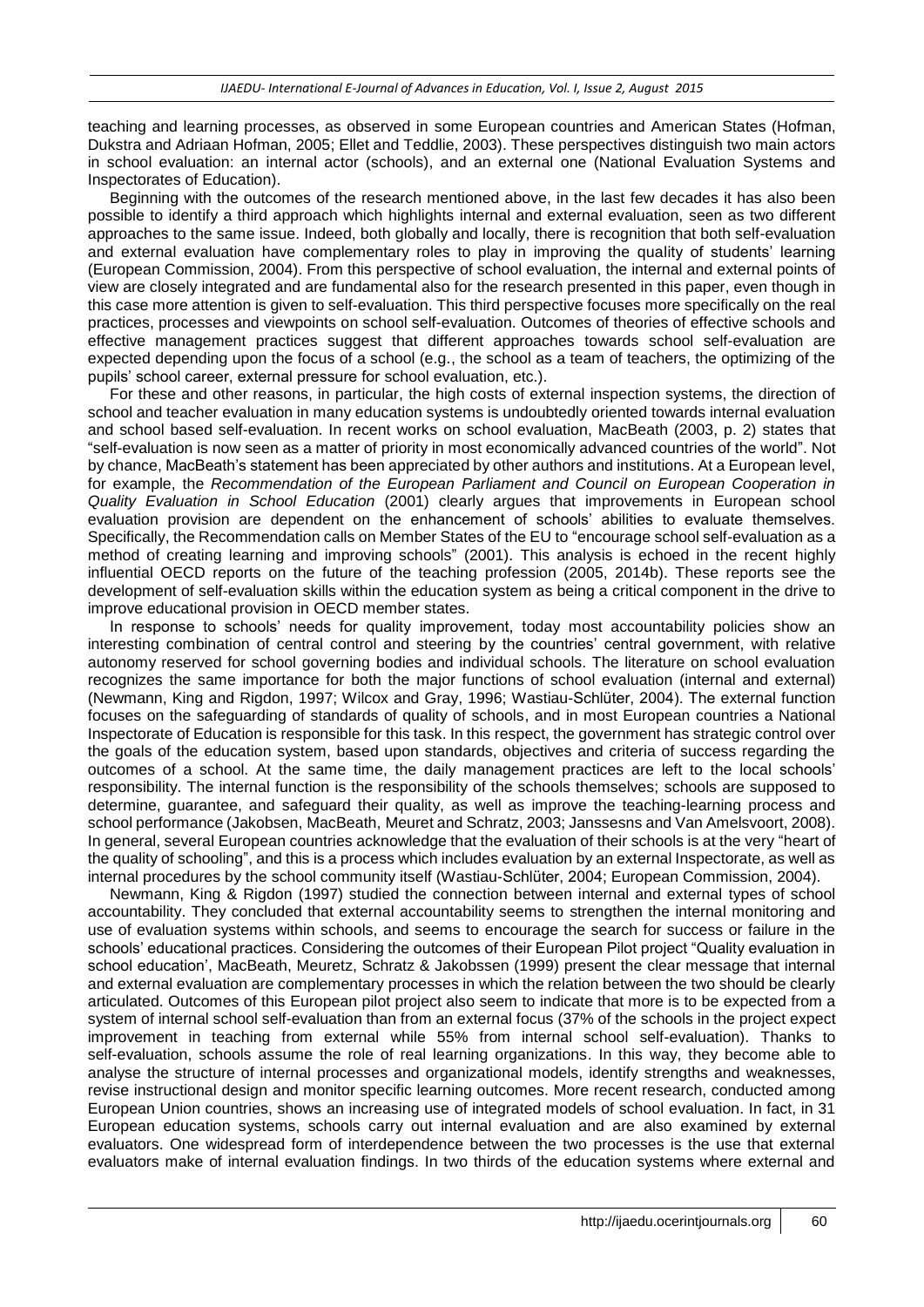internal school evaluation coexist, internal evaluation findings are part of the information analysed during the preliminary phase of external evaluation (European Commission/EACEA/Eurydice, 2015).

### **3. PROMOTING SCHOOL SELF-EVALUATION (SSE): A RESOURCE FOR SCHOOL IMPROVEMENT AND QUALITY DEVELOPMENT**

Scheerens (2002) defines school self-evaluation (SSE) as "the type of evaluation where the professionals that carry out the programme or core service of the organization carry out the evaluation in their own organization". In most of Europe, as Nevo's (2002) work shows, there is, a surprising emphasis on school autonomy and on self-regulation and internal evaluation as the best way forward.

A well planned school evaluation process helps to create an appropriate climate that can support school communities to address both internal and external demands. A systematic and holistic approach to school management and organization is necessary if development planning is to be perceived as one of the most significant tools to enhance efficiency, improve communication, and nurture a culture of collegiality and participation among all the different stakeholders. In this way, school self-evaluation becomes a mechanism through which a school can sustain itself to review the effectiveness of its work, with a view to quality education through continuous improvement. Akpe & Afemikhe (1991, p. 118) consider SSE as "A planned and organized inquiry by institutional staff into the total work or effectiveness of institutional operations […], a comprehensive and systematic evaluation effort carried out by the staff of the institution to determine its areas of strength and weakness [that] aims primarily at identifying problems and producing positive and desirable change in the institution". MacBeath (1999) suggests that SSE can serve six different purposes ranging from the political to issues of accountability, professional development, organization advancement, improvement of teaching, and enhancement of student learning. SSE promotes accountability and transparency of internal processes, by taking into consideration how schools use professional, financial and technical resources, how they increase decision-making procedures in the perspective of a continuous quality development. In an ideal world, school evaluation might be able to deliver on all of these goals simultaneously. In practice, however, what seems to be becoming clear is that these objectives are more competing than complementary; for this reason it is necessary to design a rigorous internal evaluation system, which can monitor, step by step, how schools can improve their outcomes and professional skills.

To promote a global and rigorous approach to school evaluation, during the last few decades school effectiveness researchers have given considerable attention to the production and use of "performance indicators", usually applied as measures of average school achievement scores. The difficulties and risks associated with performance indicators are now well recognized and are twofold. First, their use tends to be very narrowly focused on the task of ranking schools rather than on that of establishing factors which could explain school differences; secondly a number of studies have now demonstrated that there are serious and inherent limitations to the usefulness of such performance indicators for the provision of reliable judgements about institutions (Goldstein and Thomas, 1996). Briefly, the reasons for these limitations are as follows: 1. Given what is known about differential school effectiveness, it is not possible to provide simple one-dimensional summaries which capture all of the important features of institutions, therefore self-evaluation cannot be focused only on students' learning results but has to be extended to many other sectors and fields of school functioning (such as those considered in the Section 4.2). 2. From a methodological point of view, self-evaluation needs to be based on quantitative and qualitative data. When doing so, it is well known that by the time information from a particular institution has been analysed, it refers to a "cohort" of students who entered that institution several years previously so that its usefulness for future students may be dubious. Furthermore, it is increasingly recognized that institutions should be judged not by a single "cohort" of students, but rather on institutional performance over time.

Moreover, in coherence with a more comprehensive idea of self-evaluation, quality indicators cannot be limited just to student's outcomes, but have to consider also many others aspects related to context, inputs, processes and products. Even in those countries, such as the UK, where the applied tradition of external evaluation is very strong, since the mid-1990s internal evaluation is seen as the main driving force in terms of the evaluation of school and pupil performance. It seems that the processes and frameworks used as a basis for inspection have been modified so as to take greater account of a growing drive for internal, self-evaluation, arising from the desire of schools to assess for themselves how well they are doing (Earley et al., 1996).

West & Hopkins (1997) emphasize the role of self-evaluation *as* school improvement. In this case, evaluation and improvement processes are two faces of the same constant monitoring activity. Self-evaluation becomes a sort of action-research aimed at exploring the reflexive potential of schools. For example, the fact that school teams look at the priorities and methods of a research for the strong and weak points of the school's functioning, may lead to improvement in the sense of increased awareness of educational goals and cooperation between staff. In fact, the implementation of school self-evaluation helps schools to develop an overview of how they are performing. In this respect, there is a dual purpose to school self-evaluation. Firstly, there is a professional development function aimed at training school staff in the applied use of methods of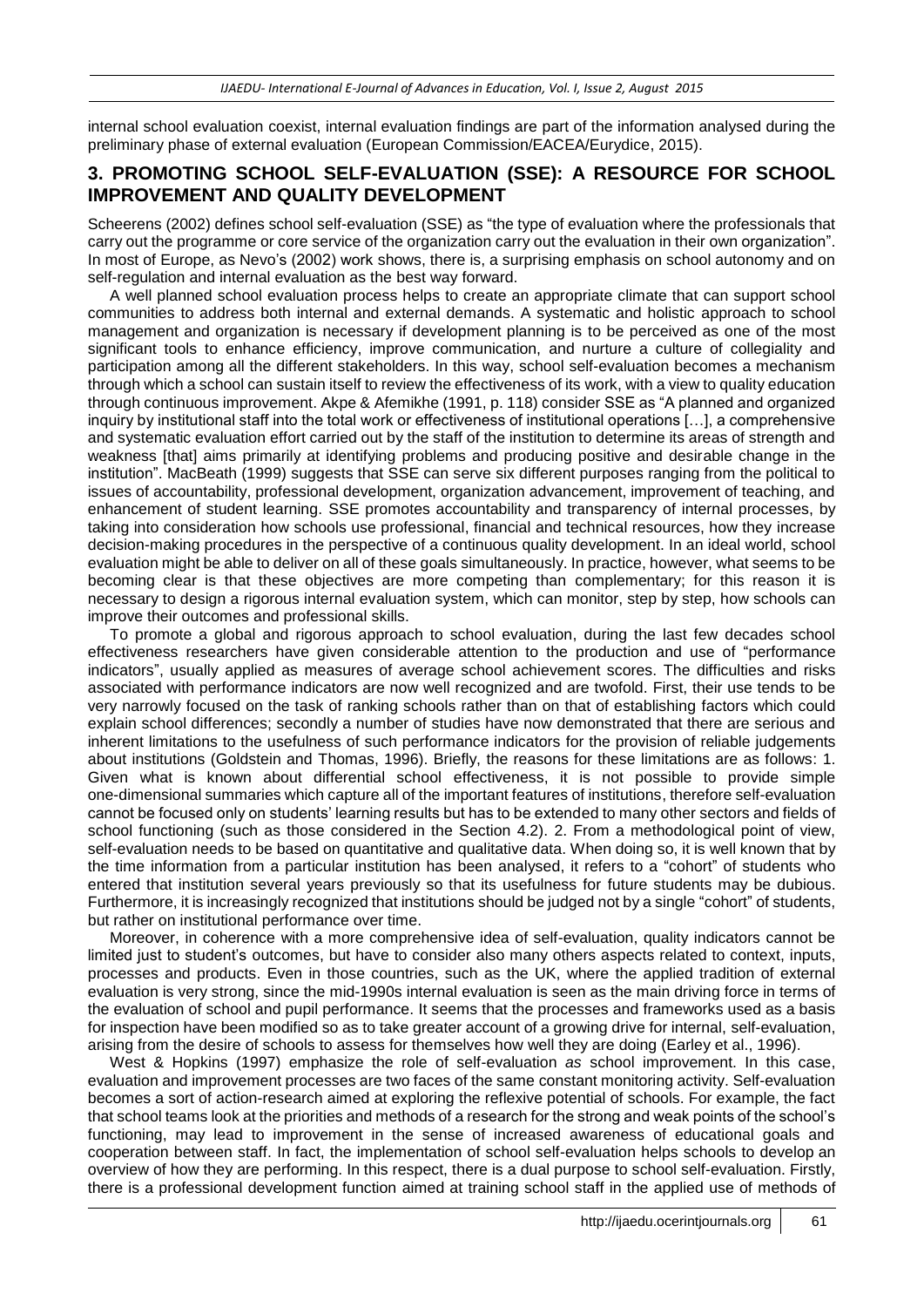data collection, evaluation and analysis (McNamara and O'Hara, 2008). Secondly, the collection of evaluation data is, in itself, useful to schools so as to gain evidence from which to design future improvement plans. Such data can be used not only to see how pupils and teachers in a particular school are doing, but also to develop an overall picture of how the schools in a specific area are performing (Scheerens, Glas, Thomas and Thomas, 2003).

Thanks to self-evaluation, schools can develop their own agenda for evaluation, enabling teachers to focus on aspects of the school that they identify as areas for quality development. Furthermore, the internal agenda set within schools can also help to promote ownership among teachers of school self-evaluation activity. While it is clear that much of the impetus for self-evaluation is usually generated by head-teachers, particularly in the early stages, it is absolutely necessary to encourage teachers to become involved in this process. In this way, self-evaluation can be used to stimulate and motivate community involvement. Parents, pupils and governors can provide useful feedback, inform classroom practice and help to set the agenda for school change, accountability and effectiveness.

# **4. THE** *ISSEMOD* **MODEL: A MULTIDIMENSIONAL APPROACH TO SCHOOL SELF-EVALUATION AND ACCOUNTABILITY**

### **4.1. Research Context**

The recognition of school autonomy in strategic sectors such as didactics, organization and curriculum innovation, occurred in most European countries in the 1980s, and began at the end of the Nineties in Italy. This autonomy has generated two consequences which need to be considered: 1) the extension of decision-making powers and areas of flexibility available to each school as regards the design of training offer; 2) a strengthening of the responsibilities required of teachers and school leaders in parent and student educational needs' satisfaction (Woessmann, Luedemann, Schuetz and West, 2009).

In Italy, the self-evaluation of schools has assumed great importance as a result of the enactment of the new Regulation on National School Evaluation System (Decree n. 80/2013). This Regulation states the importance of the relationship between external evaluation and self-evaluation, creating a strong relationship between evaluation and improvement. The new Italian National School Evaluation System, in fact, is structured in four phases: 1) self-evaluation; 2) external evaluation; 3) design and implementation of improvement plans; 4) social accountability. In this System, self-evaluation is intended as a continuous analysis process of school practices and activities, and it is the first stage of an integrated evaluation for improvement, capable of analysing some processes, such as those ones at class level, which are more difficult to detect with external evaluation. In this system, external evaluation and the identification of criteria and tools for self-evaluation are used primarily to guide each school towards a systemic perspective of internal organization analysis, which is useful to recognize the essential components and mutual external-internal relations, as well as to read the individual case in comparison to others (Barzanò, 2002).

The final aim of the Regulation is to achieve a sort of equilibrium, a balance between internal and external evaluation, as happens in other European countries (Blok, Sleegers and Karsten, 2008). Self-evaluation is, therefore, the starting point for a multi-year process of analysis within-school that needs a rigorous evidencedbased methodology together with qualitative/quantitative tools of detection/measurement, which can provide reliable information on the processes in place as well as the results obtained (Coe, 2002).

#### **4.2. Research design and methodology**

The self-evaluation model presented in this paper is called *ISSEMod* (Integrated School Self-Evaluation Model), and it is a generative device that each school can adopt and adapt to its own context, and that can enrich the basic model established at national or local level. The model in question is based on a system of areas and indicators (*SEAIS* - Self-Evaluation Areas and Indicators System) through which schools can observe themselves and compare their results (organization, management, teaching resources, learning outcomes, etc.) with those of other schools that have the same socio-economic and family background. According to the above-mentioned theoretical framework of schools as "learning organizations" (Argyris and Schön, 1978) integrated with the latest research on school quality indicators conducted by the OECD (2014a), self-evaluation is here perceived as a means to investigate the "overall health of schools". Therefore, it is not limited only to monitor the outcomes of learning, but reflects on the ways of being of a school as a complex organization which is part of a broader context of external relations, by paying attention to the results achieved compared to targets set, and taking into account the resources available.

From the methodological point of view, it was decided to use the evidence-based approach (Thomas and Pring, 2004). This is considered the most suitable one to provide valid and reliable information on internal processes and results that schools make externally visible to their stakeholders, and furthermore, makes it possible to treat the outcomes obtained in a comparative perspective. Specifically, a system of areas and indicators (SEAIS) has been developed to analyse the quality of the actions taken, as well as to prepare an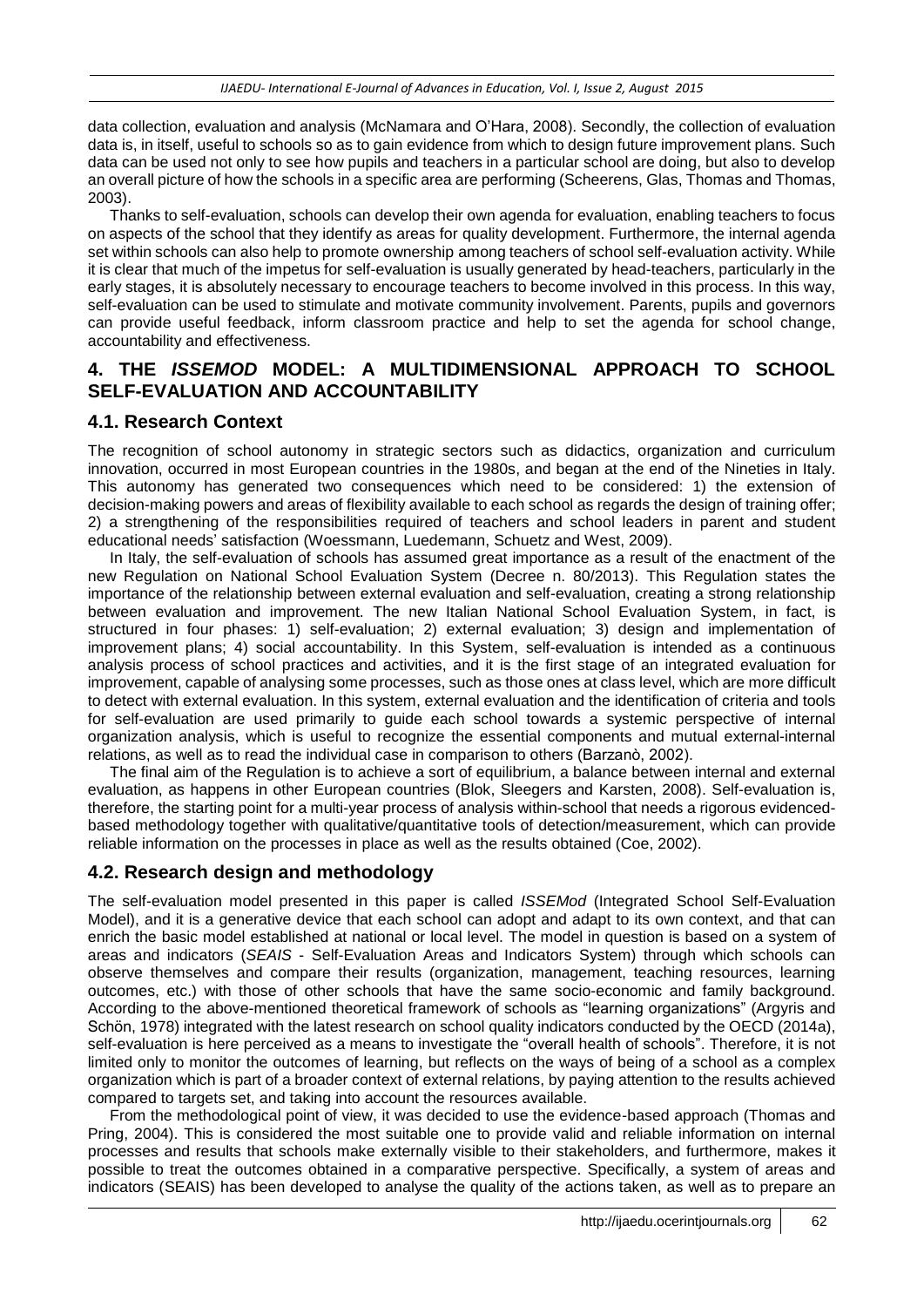Integrated Self-Evaluation Report (ISER) on school strengths and weaknesses (Scheerens and Hendriks, 2004).

The *ISSEMod* Model is based on three dimensions: 1. Context and Resources; 2. Outcomes; 3. Processes (according to the well-known *CIPPO Model -* Context, Input, Processes at school level, Processes at classroom level, Output). Each dimension is described in specific areas as shown in Table 1. These areas are described by appropriate indicators to collect quantitative and qualitative data.

| <b>Field</b>                                           | Area                      | <b>Description</b>                                                                                                                                                                    |
|--------------------------------------------------------|---------------------------|---------------------------------------------------------------------------------------------------------------------------------------------------------------------------------------|
| 1. Context and Resources                               | 1.1.<br>School            | 1.1.1. Students' socio-economic and cultural backgrounds, characteristics of the<br>school population (e.g. employed, unemployed, immigration data, etc).                             |
|                                                        | population<br>1.2.        | 1.2.1. Economic characteristics of the territory and its productive specialisation.                                                                                                   |
|                                                        | Territory                 | Resources and skills available in the community for cooperation, participation and                                                                                                    |
|                                                        | and human                 | social interaction. Relevant local institutions and cultural agencies (e.g. for inclusion,                                                                                            |
|                                                        | capital                   | combating early school leaving, school and vocational orientation, training planning).                                                                                                |
|                                                        | 1.3.                      | 1.3.1. School budget, private company sponsorships, diversification of funding                                                                                                        |
|                                                        | Economic                  | sources (e.g. family and individual support for school activities, national and local                                                                                                 |
|                                                        | and structural            | government financial commitment).                                                                                                                                                     |
|                                                        | resources                 | Quality of facilities and school infrastructures.                                                                                                                                     |
|                                                        | 1.4.                      | 1.4.1. Quantity and quality of school staff (e.g. teachers' professional career, teaching                                                                                             |
|                                                        | Professional<br>resources | experiences and proficiency, knowledge and skills available).                                                                                                                         |
|                                                        | 2.1.                      | 2.1.1. Results referred to students' short and medium term educational outcomes. It's                                                                                                 |
|                                                        | School                    | important that each school guarantees the appropriated learning support for all                                                                                                       |
|                                                        | outcomes<br>2.2.          | students, school curriculum and educational success.                                                                                                                                  |
|                                                        | Outcomes in               | 2.2.1. Analysis of the results achieved in national standardized tests allows schools to<br>reflect on their level of expertise in relation to other local schools, at least to those |
|                                                        | standardized              | ones with similar socio-economic background, and the national average. This                                                                                                           |
|                                                        | tests                     | analysis also helps to evaluate the ability of schools to ensure all students the                                                                                                     |
|                                                        |                           | achievement of basic skills (literacy and numeracy). The action of the school should                                                                                                  |
|                                                        |                           | therefore be aimed at reducing the incidence of learning gaps for students with low                                                                                                   |
|                                                        |                           | learning levels, considering the outcome variability within the school (between                                                                                                       |
|                                                        |                           | classes, typologies of studies, specific school curriculum of studies, as well as the                                                                                                 |
|                                                        | 2.3.                      | distribution of students across the different levels of performance).                                                                                                                 |
|                                                        | Key skills                | 2.3.1. Key competences, including soft-skills, considered essential for full citizenship.<br>These include, for example, social and civic competences (compliance, ability to         |
| 2. Outcomes                                            | and citizenship           | create positive relationships with others, the construction of the sense of legality,                                                                                                 |
|                                                        | competences               | development of the ethics of responsibility and values in line with the constitutional                                                                                                |
|                                                        |                           | principles) and personal life-skills related to the ability to orient themselves and to act                                                                                           |
|                                                        |                           | effectively in different situations. It also seems important to consider students'                                                                                                    |
|                                                        |                           | self-regulation ability in managing school work and study career.                                                                                                                     |
|                                                        | 2.4.                      | 2.4.1. Actions that schools define to provide long-term outcomes in following courses                                                                                                 |
|                                                        | Long-term                 | of study (University, Higher Institutes of Technical & Vocational Training, etc.) or                                                                                                  |
|                                                        | outcomes and              | entering the labour force. It is, therefore, important to collect data about students'<br>learning outcomes after they complete lower or upper secondary school, as well as           |
|                                                        | follow up                 | monitor their learning results in the transition to further levels of schooling.                                                                                                      |
|                                                        |                           | For upper secondary schools, significant indicators refer to student university                                                                                                       |
|                                                        |                           | enrolment, college credits earned during the first and second post-diploma years; for                                                                                                 |
|                                                        |                           | lower secondary schools available indicators are related to student success in                                                                                                        |
|                                                        |                           | subsequent upper secondary studies and school/vocational education.                                                                                                                   |
| 3.a. Processes - educational and<br>teaching practices | 3.1.                      | 3.1.1. Curriculum design at school level, focusing on the abilities and competences                                                                                                   |
|                                                        | Curriculum                | required to meet community expectations. Definition of learning objectives for                                                                                                        |
|                                                        | design                    | different school grades. Elective and optional activities for curriculum enrichment.                                                                                                  |
|                                                        | and<br>assessment         | Types of instructional design, monitoring and review of educational projects.<br>Methods used to assess students' knowledge and skills.                                               |
|                                                        |                           | School curriculum is defined here as the specific education offered by the school,                                                                                                    |
|                                                        |                           | based on students' needs and characteristics, identification of skills and knowledge                                                                                                  |
|                                                        |                           | that students must achieve in different fields and periods of their school career.                                                                                                    |
|                                                        |                           | Instructional design is here defined as the set of methodological choices, educational                                                                                                |
|                                                        |                           | and teaching strategies collegially adopted by teachers.                                                                                                                              |
|                                                        | 3.2.                      | 3.2.1. Capacity of the school to create a learning environment for students' skills                                                                                                   |
|                                                        | Learning                  | development. The care of the learning environment affects both the structural and                                                                                                     |
|                                                        | environment               | organizational dimension (management of space, equipment, schedules and                                                                                                               |
|                                                        |                           | timetables), the educational dimension (dissemination of innovative teaching                                                                                                          |

Table 1. School Self-Evaluation dimensions/fields, areas and indicators (*SEAIS*)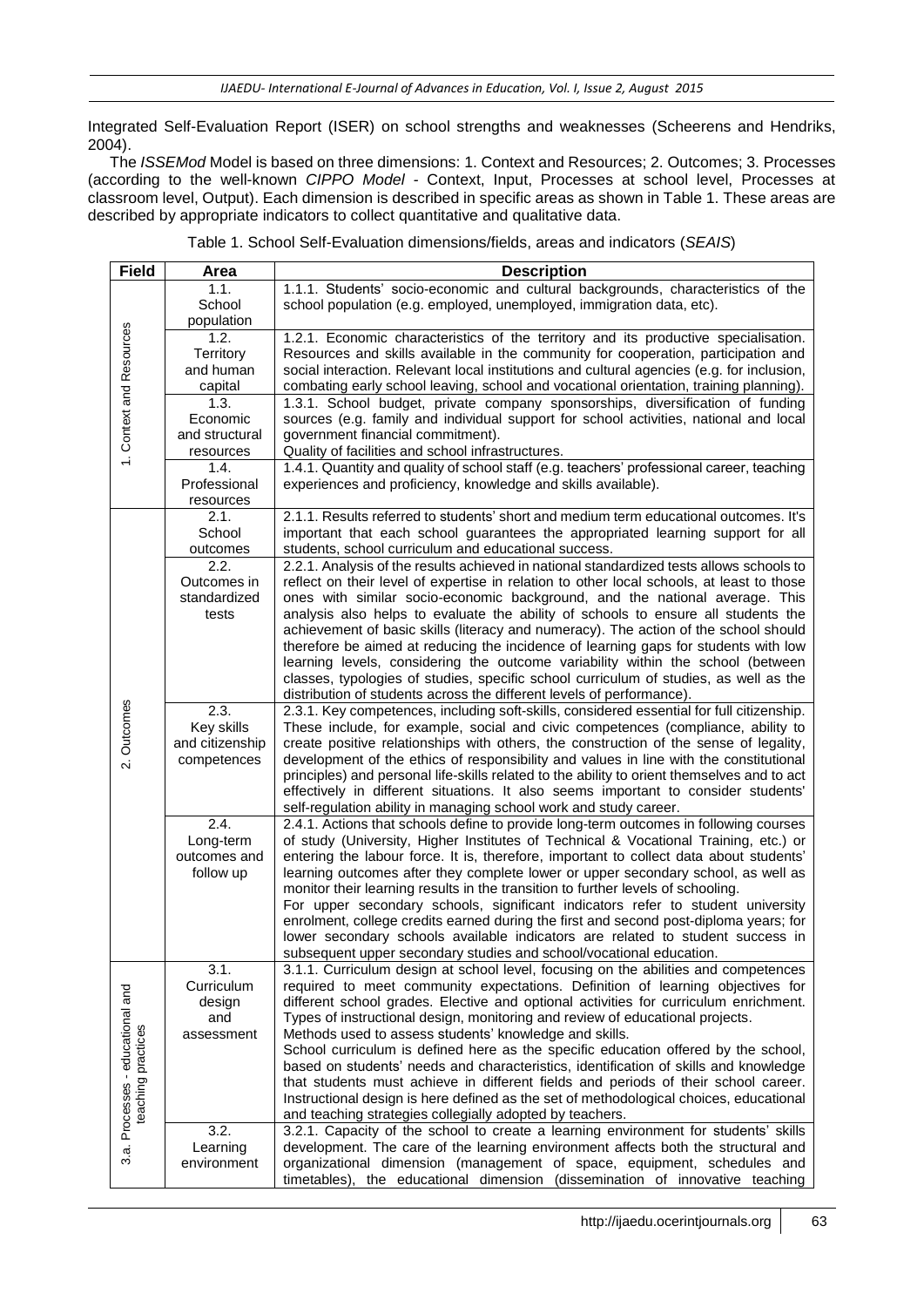|                                                          |                                                                                                   | methods), and finally the relational dimension (development of a positive learning<br>climate, transmission of shared rules).                                                                                                                                                                                                                                                                                                                                                                                                                                                                                                                                                            |
|----------------------------------------------------------|---------------------------------------------------------------------------------------------------|------------------------------------------------------------------------------------------------------------------------------------------------------------------------------------------------------------------------------------------------------------------------------------------------------------------------------------------------------------------------------------------------------------------------------------------------------------------------------------------------------------------------------------------------------------------------------------------------------------------------------------------------------------------------------------------|
|                                                          | 3.3.<br>Inclusion<br>and teaching<br>differentiation                                              | 3.3.1. Strategies adopted by the school for the promotion of inclusion and respect for<br>diversity, disability; teaching and learning adaptation, special needs recognition within<br>classroom work and other educational contexts.<br>This area is divided into two sub-areas:<br>1. Inclusion - how to include students with disabilities, with special educational needs<br>and foreign students. Actions for the improvement and management of differences;<br>2. Recovery and Enhancement - strategies so as to adjust teaching activities to each<br>student's educational needs.                                                                                                |
|                                                          | 3.4.<br>Continuity<br>and<br>orientation                                                          | 3.4.1. Activities to ensure continuity of schooling.<br>Activities for school, vocational and professional students' orientation.<br>Orientation staff training.<br>This area is divided internally into two sub-areas:<br>1. Continuity - actions taken by the school to ensure educational continuity in the<br>transition from one level of school to another;<br>2. Orientation - actions taken by the school to guide students towards an awareness<br>of their aptitudes, capacities and in the choice of following studies.                                                                                                                                                       |
| 3.b. Processes - management and organizational practices | 3.5.<br>Strategic<br>policies<br>and school<br>organization                                       | 3.5.1. Identification and sharing of common missions, values and vision of school<br>development. Success of schools in targeting resources on priorities, catalysing<br>intellectual energies, internal contributions and local resources. Financial and<br>material resources available for the achievement of organizational objectives.<br>The mission is here defined as the execution of the ministerial mandate within the<br>school context as well as membership: it is interpreted as a school autonomy<br>instrument. The mission is articulated in the Study Plan and is embodied in the<br>identification of priorities for action and educational activity implementation. |
|                                                          | 3.6.<br>Development<br>and human<br>resources                                                     | 3.6.1. Capacity of the school to take care of staff professional skills, investing in<br>training and promoting an organizational environment to cultivate school human<br>resource capital. This area is divided internally into two sub-areas:<br>1. Staff training - actions, financed by the school or by other agencies, for school staff<br>professional development (teachers, administrative employees, etc).<br>2. Use of existing expertise - inventory of staff skills and their use. Collaboration<br>between teachers, teaching collegiality, activities in working groups, sharing tools and<br>educational/learning objects.                                              |
|                                                          | 3.7.<br>Integration and<br>relationship<br>with local<br>authorities<br>and students'<br>families | 3.7.1. Capacity of the school to act as a strategic partner in territorial networks and<br>coordinate the various stakeholders who have responsibility for education policies at<br>local level. Ability to involve families as collaborative partners in the school project.<br>This area is divided internally into two sub-areas:<br>1. Collaboration with the territorial networks and local authorities - promotion of<br>networks and agreements with territorial institutions and political bodies for training<br>purposes.<br>2. Family involvement - ability to deal with families for the identification of educational<br>projects/activities, organization and school life. |

The *ISSEMod* Model has been tested in 58 schools throughout Tuscany both to validate the methodological framework and to experiment the indicators set. It has been developed mainly to enrich the model established at national level, considering areas of interest and indicators that can be adapted to the specific nature of each school in order to effectively cope with school population demands. For this reason, the *ISSEMod* also provides indicators that schools are free to choose so as to evaluate the organizational and educational activities that best characterize their institutional identity (Simons, 2002). In this regard, the model pays special attention to the identification of educational interventions aimed at the construction of key competences for citizenship, in accordance with the *Recommendation of the European Parliament and of the Council* (2006, Table 1, area 2.3). The added-value that this model brings is the opportunity to negotiate, directly with schools, some indicators on which self-evaluation can be built up, so as to make the model useful and "tailor-made".

The indicators provided are important information tools, if used for deeper reflection with the objective of achieving a better understanding of the school. They allow each school to compare its situation with external benchmarks, supporting the self-evaluation of staff so as to be able to express an opinion on each area which is articulated in the Self-Evaluation Report. The judgments do not have to derive from the simple reading of the quantitative values provided by the indicators, but thanks to their interpretation and the reflection promoted by those who operate within the school and the stakeholders. On the other hand, it is necessary that the opinions expressed be explicitly justified in order to clarify the existing connection between the indicators and the data available.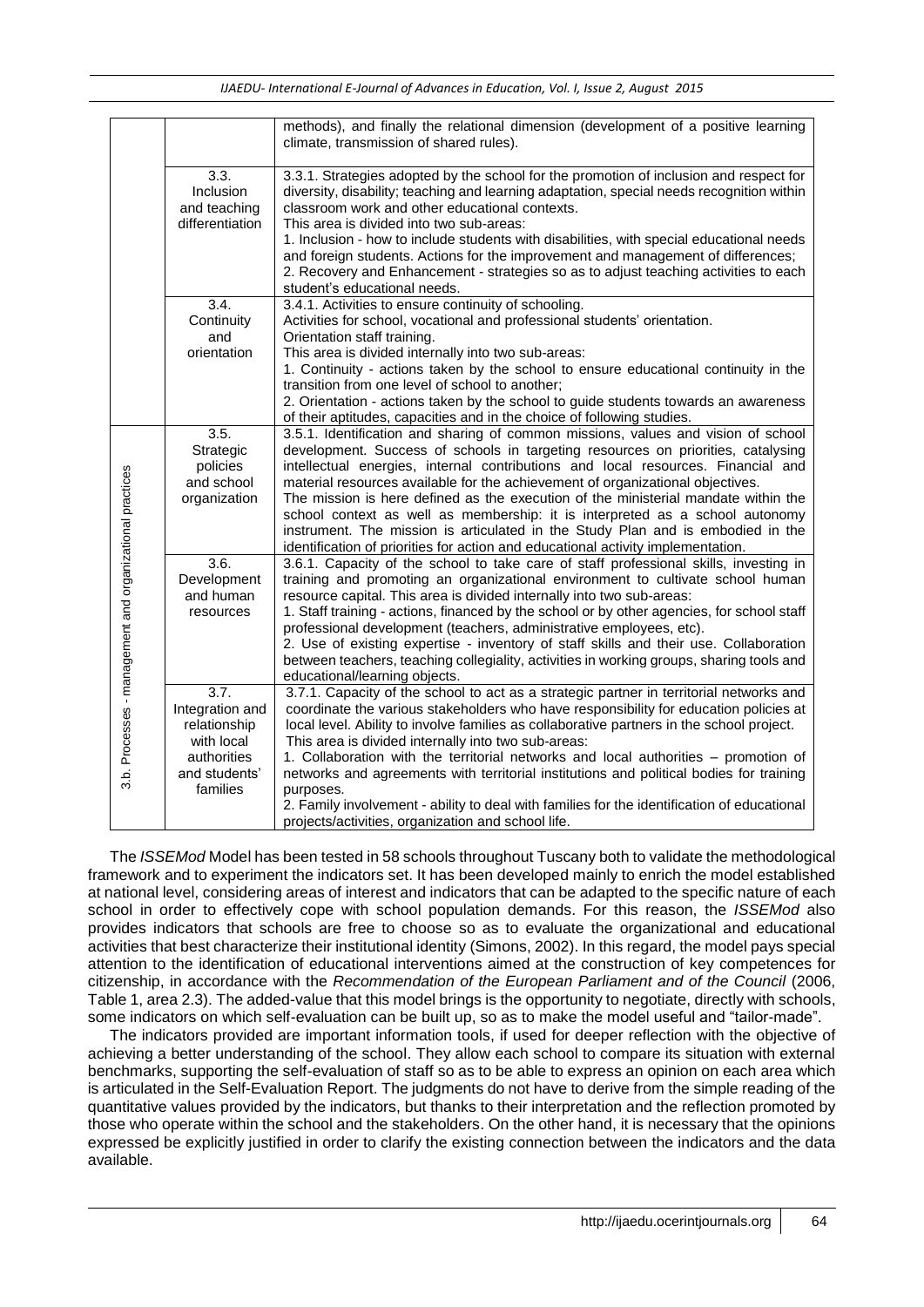To analyse in more detail the areas and indicators included in the general model, schools are supported in the use of different sources of information. The information, in fact, can be made accessible through the Electronic System of the Ministry of Education available in the majority of European countries, the school report released by National Standardized Tests, satisfaction questionnaires for school teachers, head-masters, parents and students submitted directly by the schools. The analysis of indicators is made easier by some guiding questions. The latter represent a stimulus to reflect on the results achieved by the school in that specific sector. Starting with the reading of the indicators, the guiding questions ask schools to reflect on specific aspects so as to fill in what has been achieved in all areas, focusing specifically on the outcomes achieved and identifying strengths and weaknesses. In order to clarify the supporting function of the guiding questions, we indicate below some questions referred to area 3.2. "Learning environment" (Table 2).

Table 2. Example of Guiding questions to support reflection on SSE indicators

| <b>Indicators</b> | <b>Guiding questions</b>                                                                            |
|-------------------|-----------------------------------------------------------------------------------------------------|
| 3.2.1.a           | What does the school do to guarantee the presence of laboratories (number of labs, identification   |
| Lesson            | of teachers with function of coordination, state-of-the-art instruments, experimental materials,    |
| duration          | $etc.$ )?                                                                                           |
| 3.2.1.b           | Have students an equal opportunity to use school laboratories and take part in experimental         |
| School time       | activities?                                                                                         |
| and               | Are there learning aids easily accessible in the classrooms (classroom library, computers, tablets, |
| Scheduling        | interactive assets, books, aids for expressive and scientific activities, etc.)?                    |
|                   | Does the school manage teaching time and schedule as resources for learning?                        |
|                   | Is the articulation of school hours adequate for students' learning needs?                          |
|                   | Does the lesson duration meet students' learning needs?                                             |
| 3.2.1.c           | Does the school promote the use of innovative teaching methods?                                     |
| Activities        | Does the school promote collaboration among teachers for the application of innovative teaching     |
| and               | methods?                                                                                            |
| teaching          | Does the school use ICT in ordinary teaching activities?                                            |
| strategies        | Do teachers attend training programs on innovative teaching methodologies?                          |
|                   | Does a systematic procedure exist to monitor teaching effectiveness?                                |
| 3.2.1.d           | How does the school promote common rules of behaviour among students?                               |
| <b>Discipline</b> | In case of disciplinary problems, what are the actions promoted by the school? Are these actions    |
| and               | effective?                                                                                          |
| behaviour         | What does the school do to prevent deviant behaviour and antisocial attitudes?                      |
| 3.2.1.e           | Does the school adopt specific strategies to promote social skills (e.g. assignment of roles and    |
| School            | responsibilities, care activities of common areas, development of a sense of legality and ethics of |
| climate           | responsibility, collaboration and team spirit, etc.)?                                               |
|                   | Are these activities referred to all students?                                                      |

Considering the information collected for each indicator for the areas of Outcomes and Processes, schools can then express an overall judgment on the entire area, synthesized from the level reported in an assessment rubric using a scale of possible situations ranging from 1 to 7. The situations 1 (very critical), 3 (with some critical aspects), 5 (positive) and 7 (excellent) shall be accompanied by an analytical description. The descriptions are not meant to be a picture of the situation of each school. They must be considered rather as a guide to understanding what is the best allocation of the school along the scale. Situations 2, 4 and 6 are not described and allow the school to place itself finding a correspondence between the description and the actual situation in relation to the considered aspects. For example, a school may choose to state 4 if it thinks that its situation is in some respects positive (5) while others present some critical points (3). For each area, one is required to provide a short explanation of the reasons for the choice of the judgment it gives for itself, including the factors or elements that have determined the location of the school on a specific level of the scale.

At the end of each area of Outcomes and Processes, some space has been added for an open text, where the school is required to argue why it has assigned itself a certain level in the assessment scale. To fill in this part, the following general criteria are suggested for consideration: 1. Completeness - use of data and indicators made available by central institutions and ability to support the judgment identifying additional evidence together with data available for the school; 2. Accuracy - data and indicators read in a comparative perspective: comparing the current situation of the school with the benchmarks provided by the system (national and regional averages, general performance of the schools of reference in each area, etc.); 3. Quality analysis - the data analysis takes into account the specificity of the context, highlighting the strengths and weaknesses of the school and identifying strategic issues.

All the information referred to the different areas mentioned above are included in a school report called the Integrated Self-Evaluation Report (ISER). The final section of the Report allows schools to identify the priorities on which they will act in order to improve their outcomes, and the long-term objectives which will constitute the basis of the improvement plan. The priorities that the school sets must necessarily relate to the students'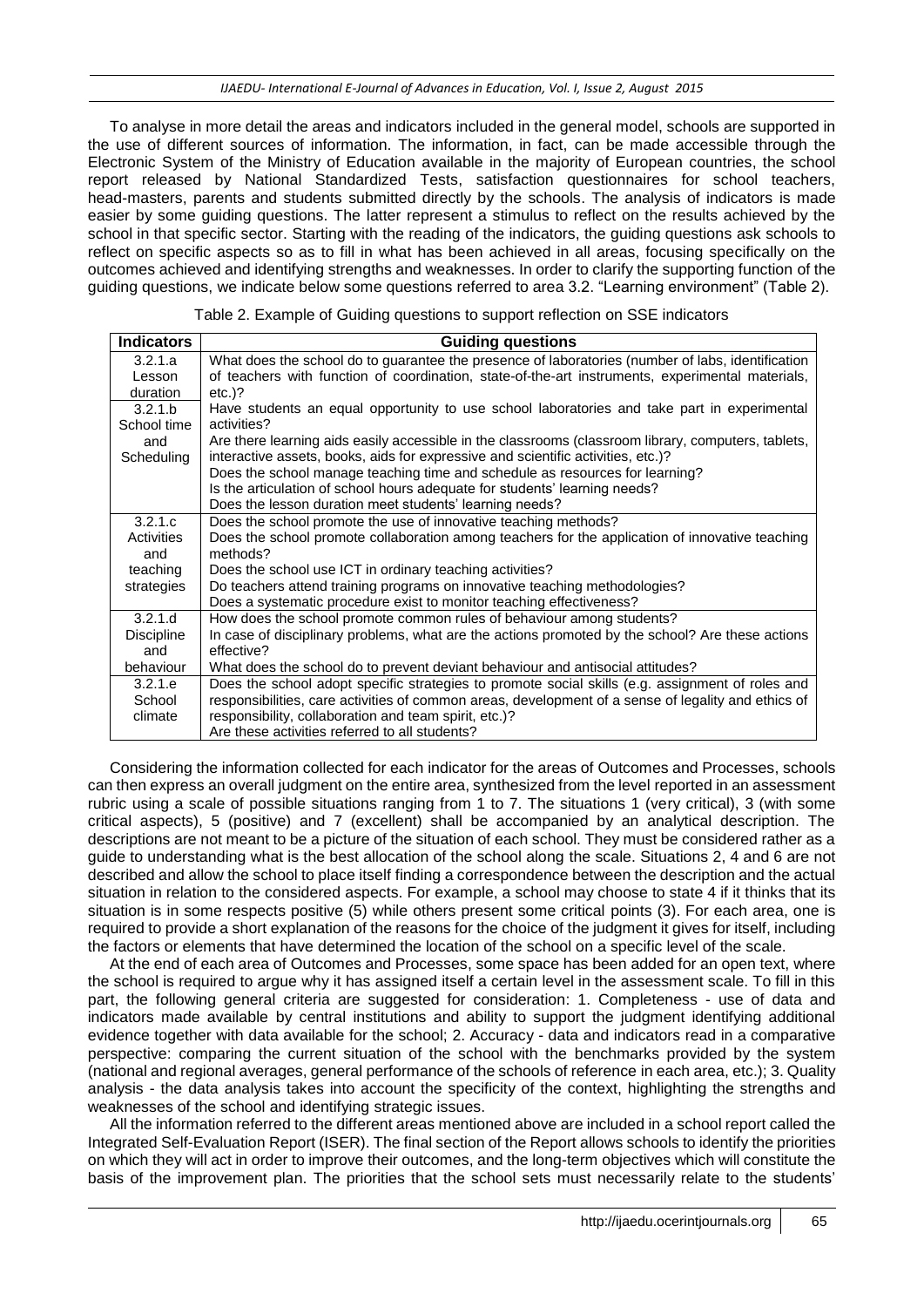learning outcomes. It is necessary to specify among the four areas of the outcomes, the one the school intends to deal with (1. school outcomes, 2. outcomes in national standardized tests, 3. key skills and citizenship competences, 4. long-term outcomes and follow up) and to articulate which priorities the school wants to pursue (e.g. early school leaver reduction; reduction of the variability between classes; development of social skills, etc.). Long-term objectives (3 years) affect the results expected in relation to the strategic priorities. They identify in an observable and/or measurable way the content of priorities, and represent the goals towards which the school tends in its action for improvement. For each priority identified, its long-term objective must be set. They therefore refer to the areas of students' outcomes (e.g. in relation to the strategic priority "early school leaver reduction", the long-term objective may be defined as "to bring early school leaver percentage within 8%"). To pursue the long-term objectives of the ISER, the school needs to work on the process objectives, defining the activities that the school intends to put into practice to achieve the strategic priorities identified. They represent the operational objectives to be achieved in the short-term (one school year) and can be related to one or more areas of the *SEAIS*.

# **5. CONCLUSION**

The considerable number of interventions being developed by governments and trans-national bodies gives an indication of the seriousness with which the development of school self-evaluation capacity is now viewed. As in this case, the majority of the methodologies proposed in the USA and Europe concentrate on either providing frameworks for schools to use for data collection and analysis, or enhancing the schools' ability to generate data relevant to its own operation.

This present research intends to integrate both approaches, combining national models with other more personalized devices which give schools the opportunities to develop their own frameworks. The *ISSEMod*  Model intends to develop a transferable SSE framework which is able to value school autonomy, internal decision making procedures and cyclical processes of quality assurance. Even if many countries have finally elaborated national systems of school self-evaluation, what needs more support is the capacity of schools and teachers to genuinely see the developmental possibilities and, therefore, be willing to engage in internal analysis and evaluation processes aimed at achieving generative improvement.

As clearly emerges also from the present research, schools that are presently working on the development of school self-evaluation systems need to be encouraged internally and externally to improve their own practices, reinforcing the educational processes and establishing a closer engagement with the community around their school. In terms of school self-evaluation and quality of schools, our research, as that of others, has confirmed a significant relationship between the quality of the teaching-learning process and the application of systematic types of school self- evaluation. This indicates that schools with an advanced school self-evaluation system demonstrate higher quality as regards curriculum design, use of learning time, pedagogical and didactical performance of teachers, school climate, attention to students' educational needs, adoption of transformative management models and, finally, a higher quality of support and guidance for students.

All this highlights the importance of continuing to focus educational research on the experimentation of new theoretical and methodological models of school self-evaluation in order to develop more and more effective means of internal analysis, as well as intervention aimed at improving the quality of schools and education.

# **REFERENCE LIST**

- Akpe, C.S. and Afemikhe, O. A. (1991). School of Self-Evaluation: An Examination of the State of The Art in Nigeria. Studies in Educational Evaluation, vol. 17, 117-127.
- Argyris, C. and Schön, D. A. (1978). *Organisational Learning: A Theory of Action Perspective*. Reading, Mass: Addison Wesley.
- Barzanò, G. (2002). School self-evaluation: Towards a European dimension*. European Journal of Teacher Education*, 25(1), 83-100.
- Blok, H., Sleegers, P. and Karsten, S. (2008). Looking for a balance between internal and external evaluation of school quality: Evaluation of the SVI model. *Journal of Education Policy*, 23(4), 379-395.
- Brookover, W.B. et al. (1979). *School Social Systems and Student Achievement: Schools Can Make a Difference.* New York: Praeger.

Carnall, C.A. (1990). *Managing Change in Organisations*. New York: Prentice Hall.

Carnoy, M., Elmore, R. and Siskin, L.S. (2003). *The New Accountability. High Schools and High Stakes Testing.* New York: Routledge.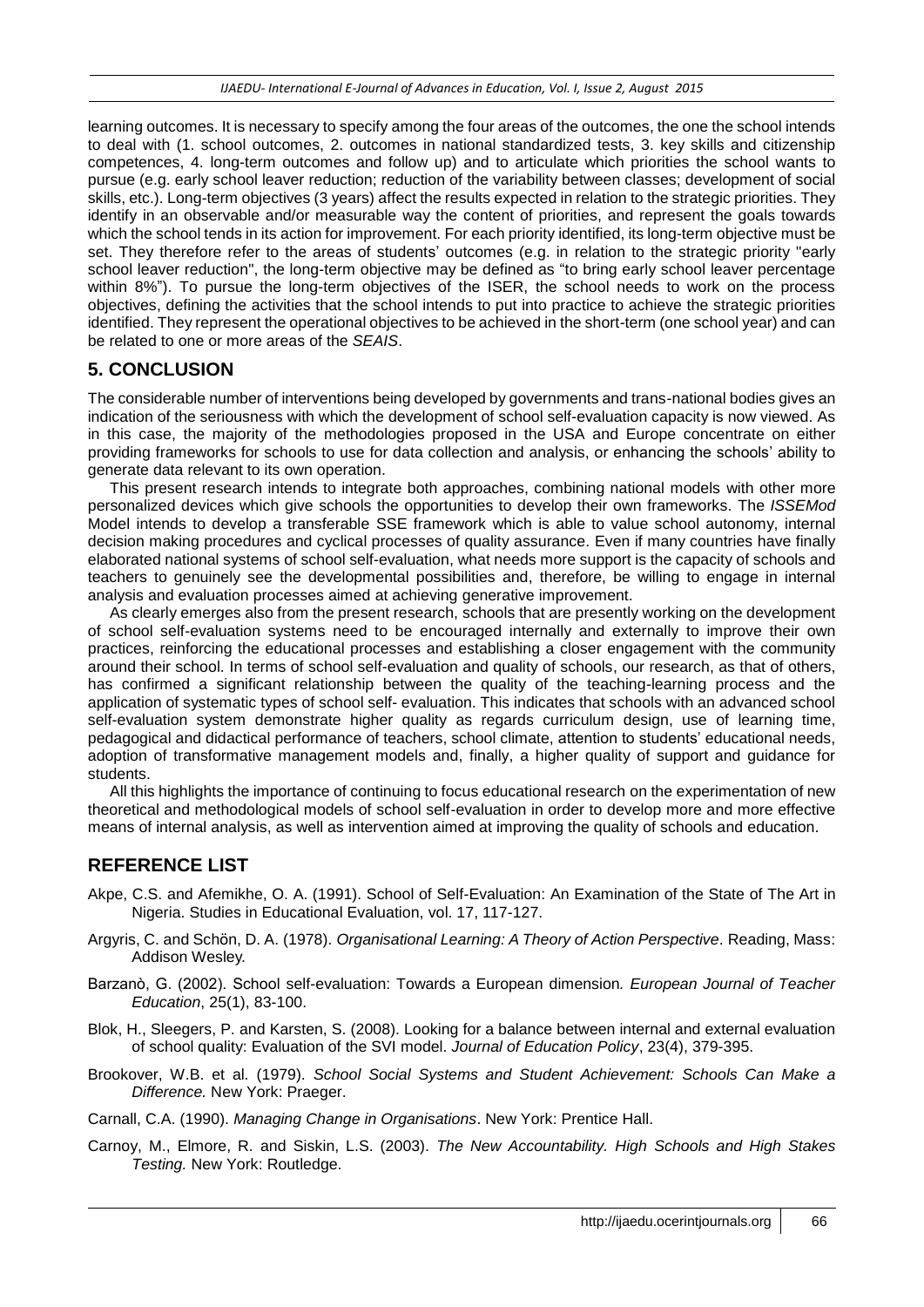- Coe, R. (2002). *Finding Out What Works: Evidence-based Education*. Durham: Durham University Press.
- Coleman, J.S., Campbell, E.Q., Hobson, C.J., McPartland, J., Mood, A.M., Weinfeld, F.D. and York, R.L. (1966). *Equality of Educational Opportunity*. Washington, DC: U.S. Government Printing Office.
- Creemers, B.P.M. (1994). *The Effective Classroom.* London: Cassell.
- Creemers, B.P.M. and Kyriakides, L. (2008). *The Dynamics of Educational Effectiveness.* London and New York: Routledge.
- Dalin, P. (1993). *Changing the School Culture*. London: Cassell.
- Earley, P. et al. (Eds). (1996). *Improvement Through Inspection? Complementary Approaches to School Development*. London: David Fulton.
- Ellett, C.D. and Teddlie, C. (2003). Teacher evaluation, teacher effectiveness and school effectiveness: Perspectives from the USA. *Journal of Personnel Evaluation in Education*, vol. 17(1), 101-128.
- European Commission (2004). *Evaluation of Schools Providing Compulsory Education in Europe.* Brussels: European Commission.
- European Commission/ EACEA/Eurydice (2015). *Assuring Quality in Education: Policies and Approaches to School Evaluation in Europe.* Eurydice Report. Luxembourg: Publications Office of the European Union.
- European Parliament and The Council of the European Union (2001). *Recommendation of the European Parliament and of the Council of 12 February 2001 on European cooperation in quality evaluation in school education.*
- European Parliament and The Council of the European Union (2006). *Recommendation of the European Parliament and of the Council of 18 December 2006 on key competences for lifelong learning.*
- Fitz-Gibbon, C.T. (1996). *Monitoring Education Indicators, Quality and Effectiveness.* London: Cassell.
- Goldstein, H. et al. (1993). A multilevel analysis of school examination results. *Oxford Review of Education*, vol. 19(4), pp. 425-433.
- Goldstein, H. and Thomas, S. (1996). Using examination results as indicators of school and college performance. *Journal of the Royal Statistical Society*, vol. 159, 149-163.
- Goodlad, J. (1984). *A Place Called School: Prospects for the Future*. New York: McGraw Hill.
- Harris, D.N. and Herrington, C.D. (2006). Accountability, standards, and the growing achievement gap: Lessons from the past half-century. *American Journal of Education*, 112, 209–238.
- Hattie, J. (2009). *Visible Learning: A synthesis of Over 800meta-analyses Relating to Achievement*. London: Routledge.
- Hofman, R.H., Hofman, W.H.A., Gray, J. and Daly, P. (2003). *Institutional Contexts of Education Systems in Europe. A Cross-country Comparison of Quality and Equity.* Boston: Kluwer Academic Press.
- Hofman R.H., Hofman W.H.A. and Guldemond H. (2003). Effective families, peers and schools. A configurational approach. *Educational Research and Evaluation,* vol. 9(3), 213-237.
- Hofman, R.H., Dukstra, N.J. and Adriaan Hofman, W.H. (2005). School self-evaluation instruments: An assessment framework. *International Journal of Leadership in Education*, vol. 8(3), 253-272.
- [Jakobsen,](https://www.google.it/search?hl=it&tbo=p&tbm=bks&q=inauthor:%22Lars+Jakobsen%22) L., [MacBeath,](https://www.google.it/search?hl=it&tbo=p&tbm=bks&q=inauthor:%22John+MacBeath%22) J., [Meuret,](https://www.google.it/search?hl=it&tbo=p&tbm=bks&q=inauthor:%22Denis+Meuret%22) D. and [Schratz,](https://www.google.it/search?hl=it&tbo=p&tbm=bks&q=inauthor:%22Michael+Schratz%22) M. (2003). *Self-Evaluation in European Schools: A Story of Change.* London: Routledge.
- Janssesns, F.J.G. and Van Amelsvoort, G. (2008). School self-evaluations and school inspections in Europe: An exploratory study. *Studies in Educational Evaluation*, vol. 34, 15-23.
- Leithwood, K. and Aitken, R. (1995). *Making Schools Smarter.* Thousand Oaks, CA: Corwin Press.
- Leithwood, K., Aitken, R. and Jantzi, D. (2001). *Making Schools Smarter: A System for Monitoring School and District Progress* (2nd ed.). Thousand Oaks, CA: Corwin Press.
- Leithwood, K., Edge, K. and Jantzi, D. (1999). *Educational Accountability: The State of the Art. International Network for Innovative School Systems (INIS)*. Gütersloh: Bertelsmann Foundation Publishers.
- Levine, D.U. and Lezotte, L.W. (1990). *Unusually Effective Schools.* Madison, WI: the National Center for Effective Schools Research and Development.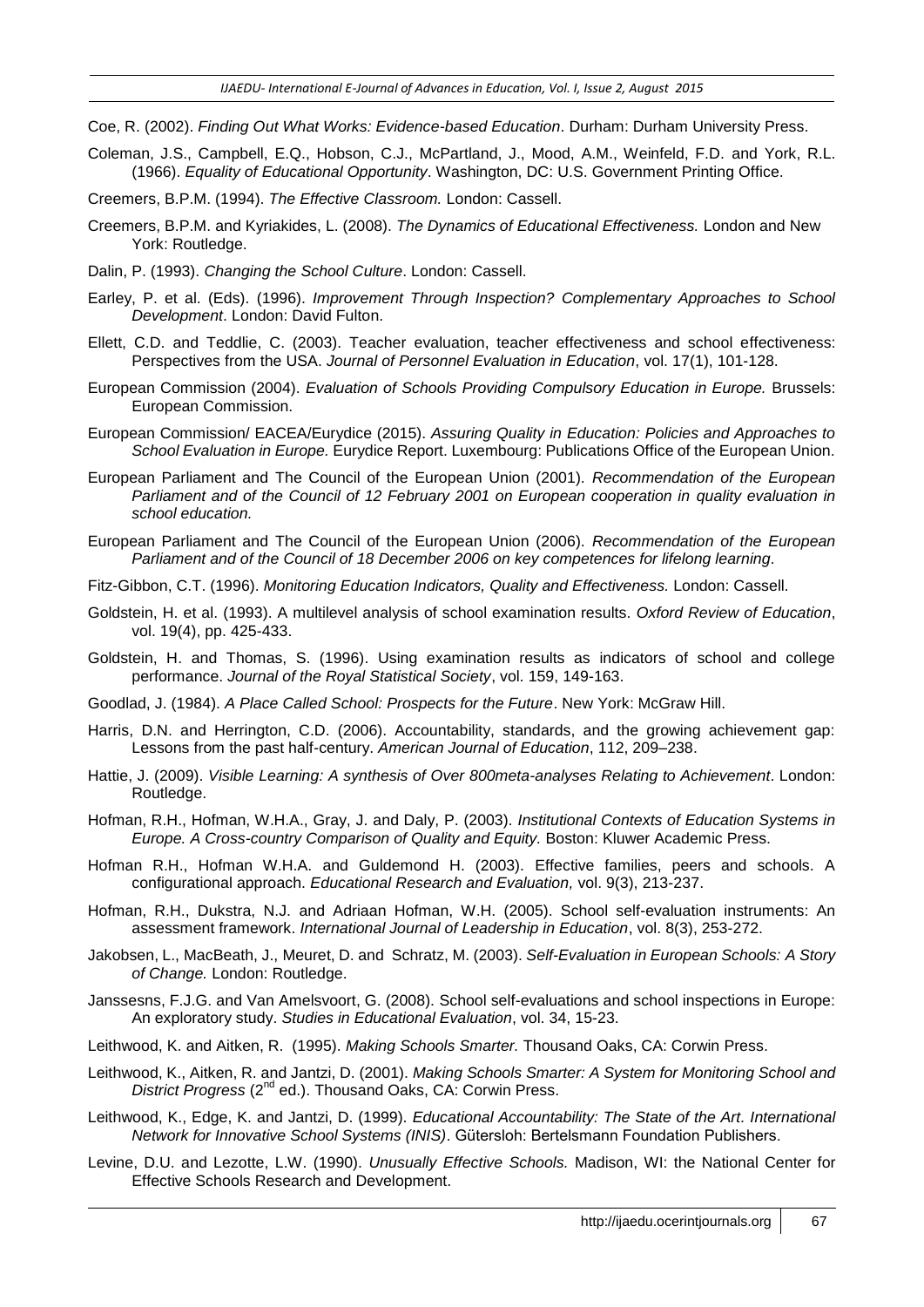- Lissitz, R. (2005). *Value-added Models in Education: Theory and Applications.* Minnesota: JAM Press.
- MacBeath, J. (1999). *Schools Must Speak for Themselves: The Case for School Self-Evaluation.* London: Routledge-Falmer.
- MacBeath, J. (2003). *The Self-Evaluation File. Good Ideas and Practical Tools for Teachers, Pupils and School Leaders.* Glasgow: Learning Files Scotland Ltd.
- MacBeath, J., Meuretz, D., Schratz, M. and Jakobsen, L. B. (1999). *Evaluating Quality in School Education. A European Pilot Project. Final Report.* Bruxelles: European Commission.
- McNamara, G. and O'Hara, J. (2008). *Trusting Schools and Teachers: Developing Educational Professionalism through Self-Evaluation.* New York: Peter Lang.
- Mintzberg, H. (1979). *The Structuring of Organizations.* Englewood Cliffs, NJ: Prentice Hall.
- Mortimore, P. (1994). The positive effects of schooling. In: Rutter M. (Ed.). *Youth In The Year 2000: Psycho-social Issues and Interventions*. Boston: Cambridge University Press.
- Mortimore, P. et al. (1988). *School Matters: The Junior Years.* Somerset: Open Books.
- Nevo, D. (Ed.). (2002). *School-based Evaluation: An International Perspective.* Oxford: Elsevier Science.
- Newmann, F.M., King, M.B and Rigdon, M. (1997). Accountability and School Performance: Implications from restructuring schools. *Harvard Educational Review*, vol. 67, 41-74.
- OECD (2005). *Teachers Matter: Attracting, Developing and Retaining Effective Teachers.* Paris: OECD Publishing.
- OECD (2014a). *Education at a Glance 2014. OECD Indicators*. Paris: OECD Publishing.
- OECD (2014b). *Equity, Excellence and Inclusiveness in Education. Policy Lessons from Around the World.* Paris: OECD Publishing.
- Olssen, M., Codd, C. and O' Neill, A. (2004). *Education Policy, Globalisation, Citizenship and Democracy.* London: Sage Publications.
- Reezigt, G.J. and Creemers, B.P.M. (2005). A comprehensive framework for effective school improvement. *School Effectiveness and School Improvement*, vol. 16(4), 407-424.
- Reid, K., Hopkins, D. and Holly, P. (1987). *Towards the Effective School*. Oxford: Blackwell.
- Reynolds, D. and Teddlie, C. (2000). The Process of School Effectiveness. In: Reynolds, D. & Teddlie, C., (Eds).*The International Handbook of School Effectiveness Research.* London: Falmer Press.
- Reynolds, D., Teddlie, C., Hopkins, D. and Stringfield, S. (2000). Linking school effectiveness and school improvement. In: Reynolds, D. & Teddlie, C., (Eds). *The International Handbook of School Effectiveness Research.* London: Falmer Press.
- Sammons, P. (1994). Findings from school effectiveness research: some implications for improving the quality of schools. In: Ribbins P. and Burridge E. (Eds). *Improving Education: Promoting Quality in Schools*. London: Cassell.
- Scheerens, J. (2000), *Improving School Effectiveness*. Paris: UNESCO.
- Scheerens, J. (2002). School self-evaluation: Origins, definition, approaches, methods and implementation. In: D. Nevo (Ed.), *School-based evaluation: An international perspective*. Oxford: Elsevier Science.
- Scheerens, J., Glas, C.A.W., Thomas, S.M. and Thomas, S. (2003). *Educational evaluation, assessment, and monitoring: a systemic approach,* vol. 13, Taylor & Francis.
- Scheerens, J. and Hendriks, M. (2004). Benchmarking the quality of education. *European Educational Research Journal*, vol. 3(1), 101-114.
- Simons, H. (2002). School self-evaluation in a democracy. In: Nevo D. (Ed.). *School-based Evaluation: An International Perspective*. Oxford: Elsevier Science.
- Stoll, L. and Fink, D. (1996). *Changing Our Schools: Linking School Effectiveness and School Improvement*. Buckingham: Open University Press.
- Stoll, L. and Wikeley, F. (1998). Issues on linking school effectiveness and school improvement. In: Hoeben W.T. (Ed.). *Effective School Improvement: State of the Art Contribution to a Discussion.* Groningen: